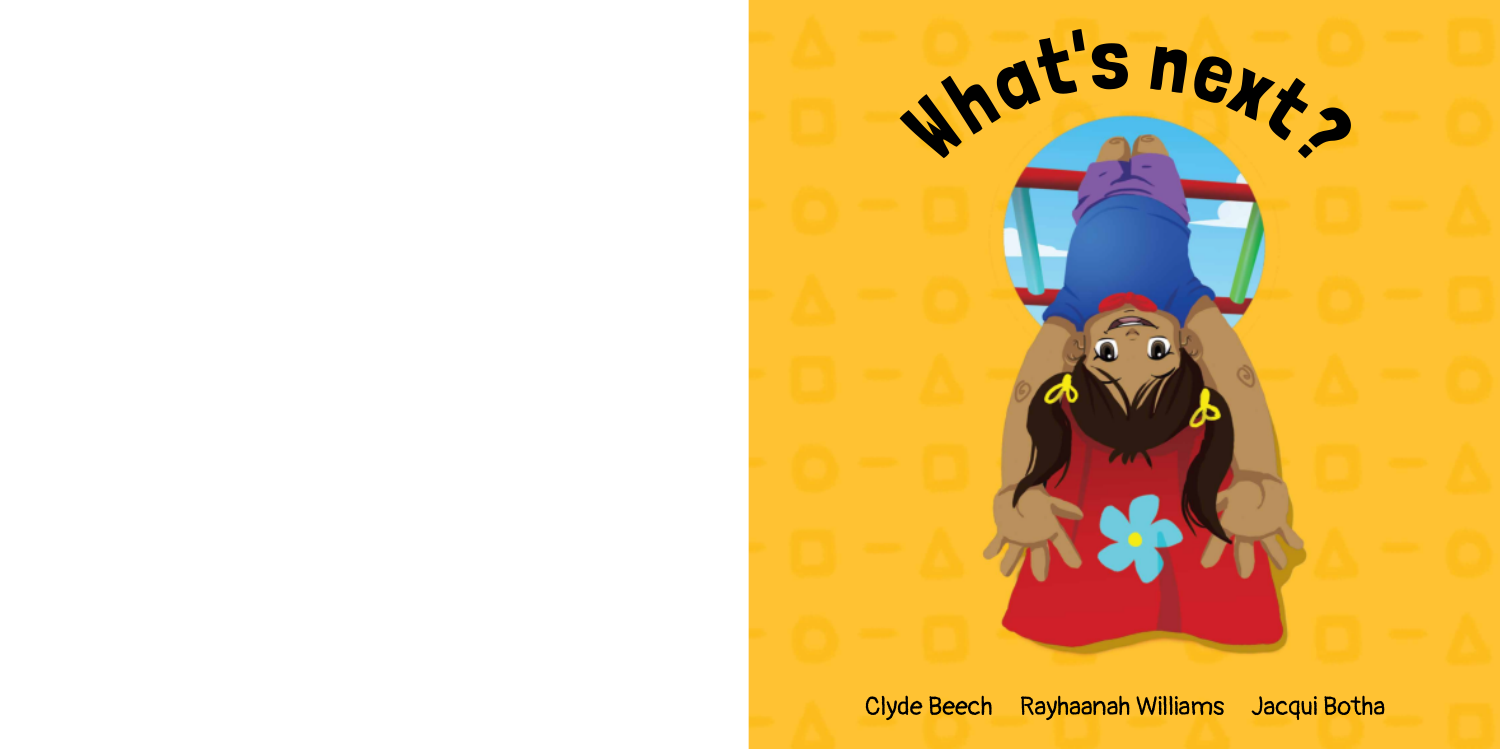## What's next?

### This book belongs to

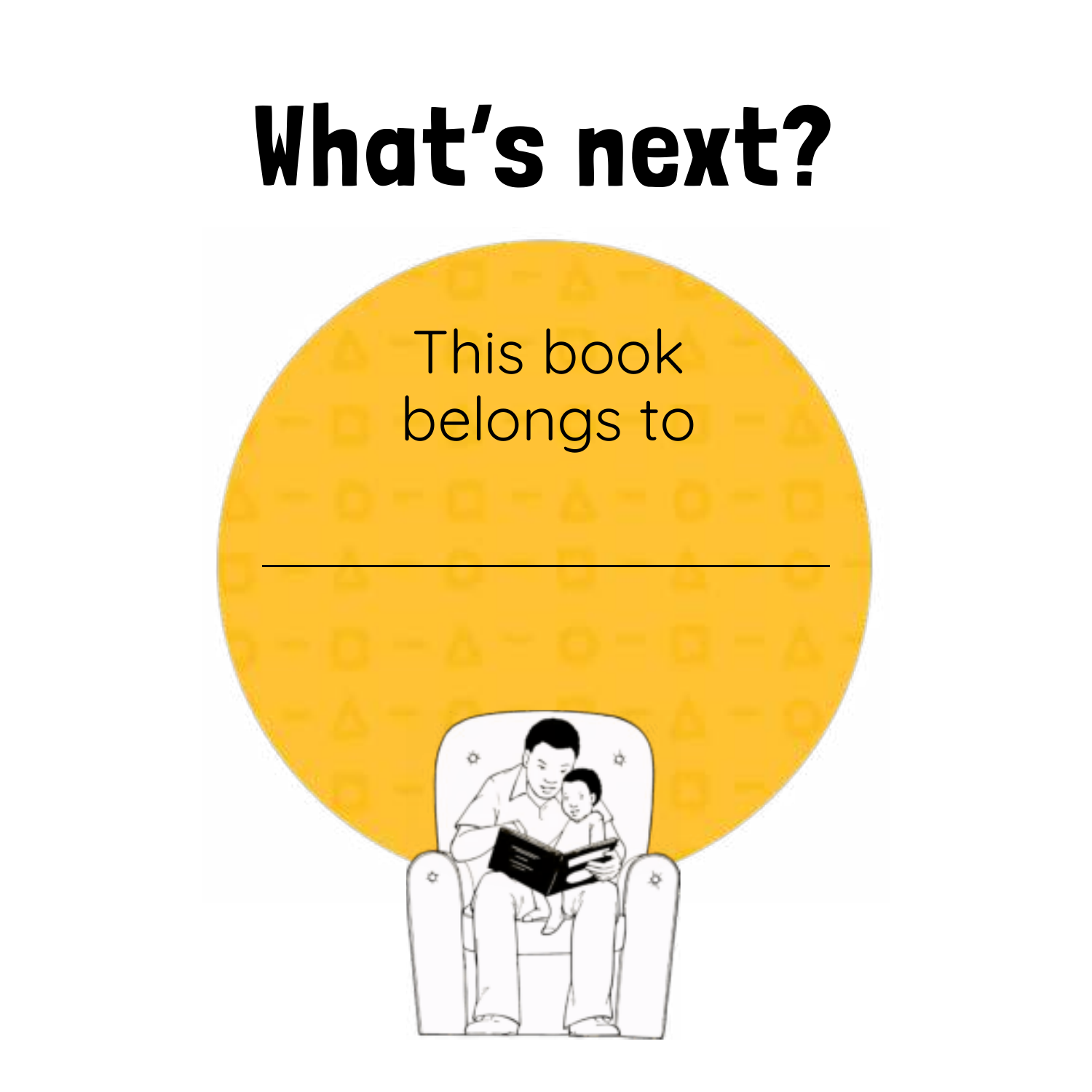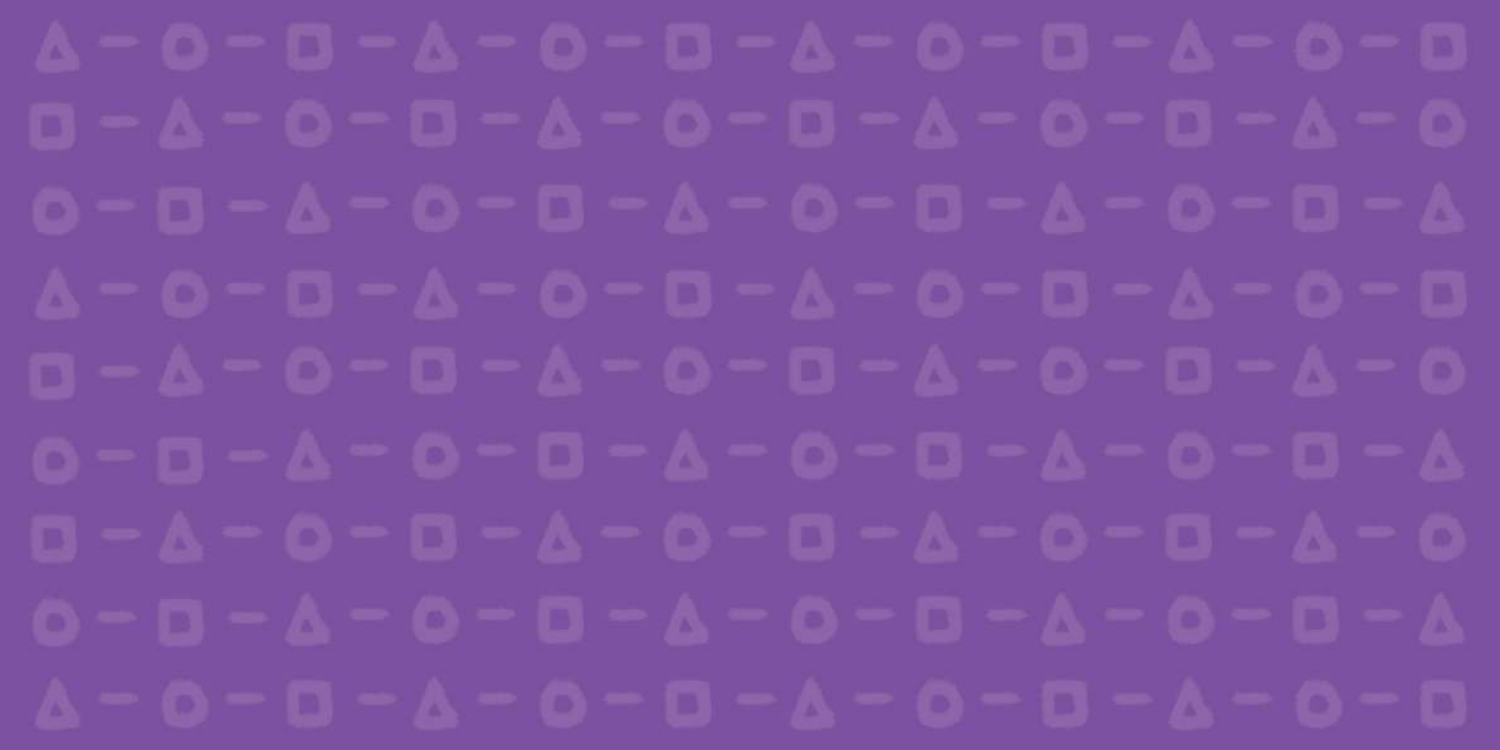Clyde Beech Rayhaanah Williams Jacqui Botha



Every child should own a hundred books by the age of five. To that end, Book Dash gathers creative professionals who volunteer to create new, African storybooks that anyone can freely translate and distribute. To find out more, and to download beautiful, print-ready books, visit [bookdash.org](http://bookdash.org).

What's next? Illustrated by Clyde Beech Written by Rayhaanah Williams Designed by Jacqui Botha Edited by Angela Briggs with the help of the Book Dash participants in Cape Town on 14 May 2022.

ISBN: 978-1-776324-46-0

No warranties are given. The license may not give you all of the permissions necessary for your intended use. For example, other rights such as publicity, privacy, or moral rights may limit how uou use the material.

This work is licensed under a Creative Commons Attribution 4.0 Licence (http://creativecommons. org/licenses/by/4.0/). You are free to share (copy and redistribute the material in any medium or format) and adapt (remix, transform, and build upon the material) this work for any purpose, even commercially. The licensor cannot revoke these freedoms as long as you follow the following license terms:

Attribution: You must give appropriate credit, provide a link to the license, and indicate if changes were made. You may do so in any reasonable manner, but not in any way that suggests the licensor endorses you or your use.

No additional restrictions: You may not apply legal terms or technological measures that legally restrict others from doing anything the license permits.

Notices: You do not have to comply with the license for elements of the material in the public domain or where your use is permitted by an applicable exception or limitation.

Some elements of spread 4 include vector images from Freepik.com.

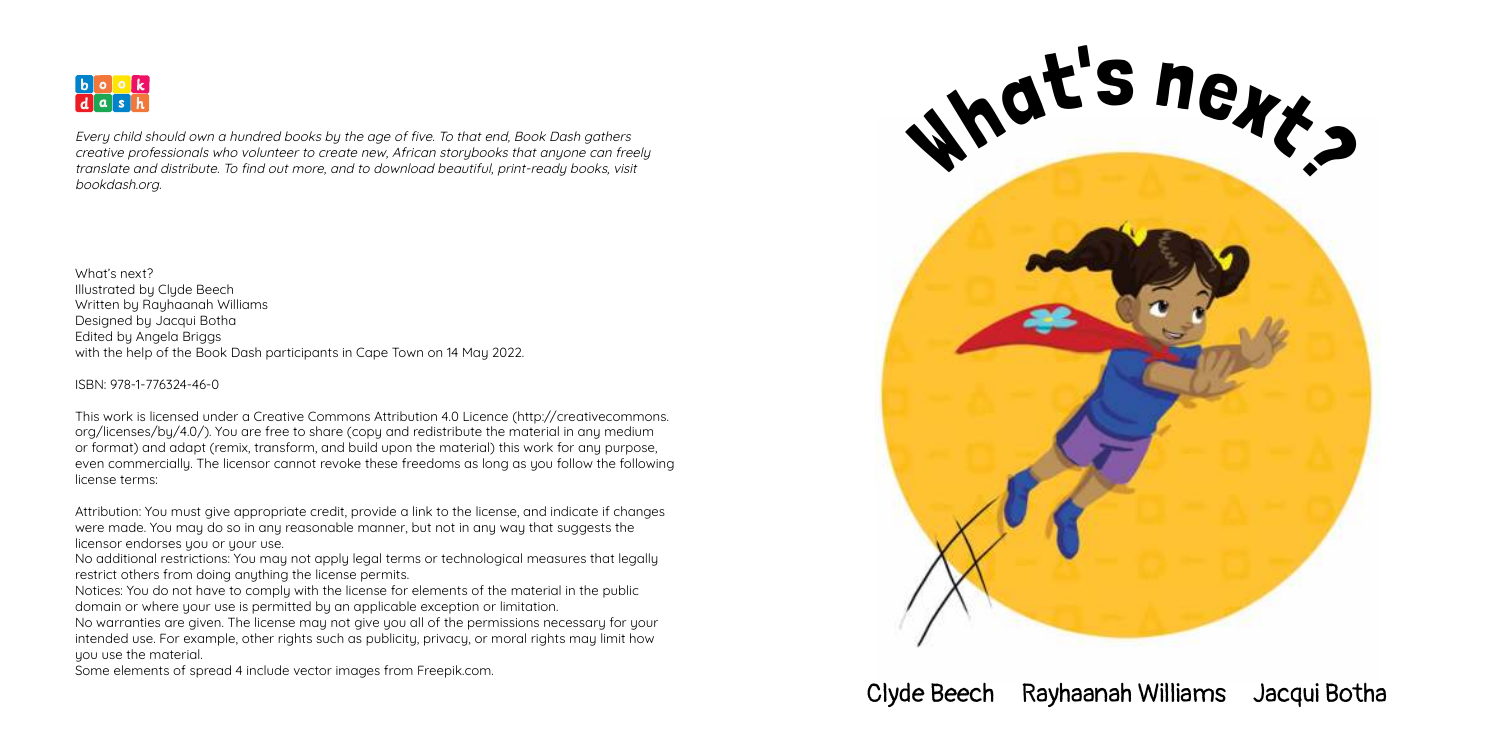## Fatima is always busy!

She loves to run and play.

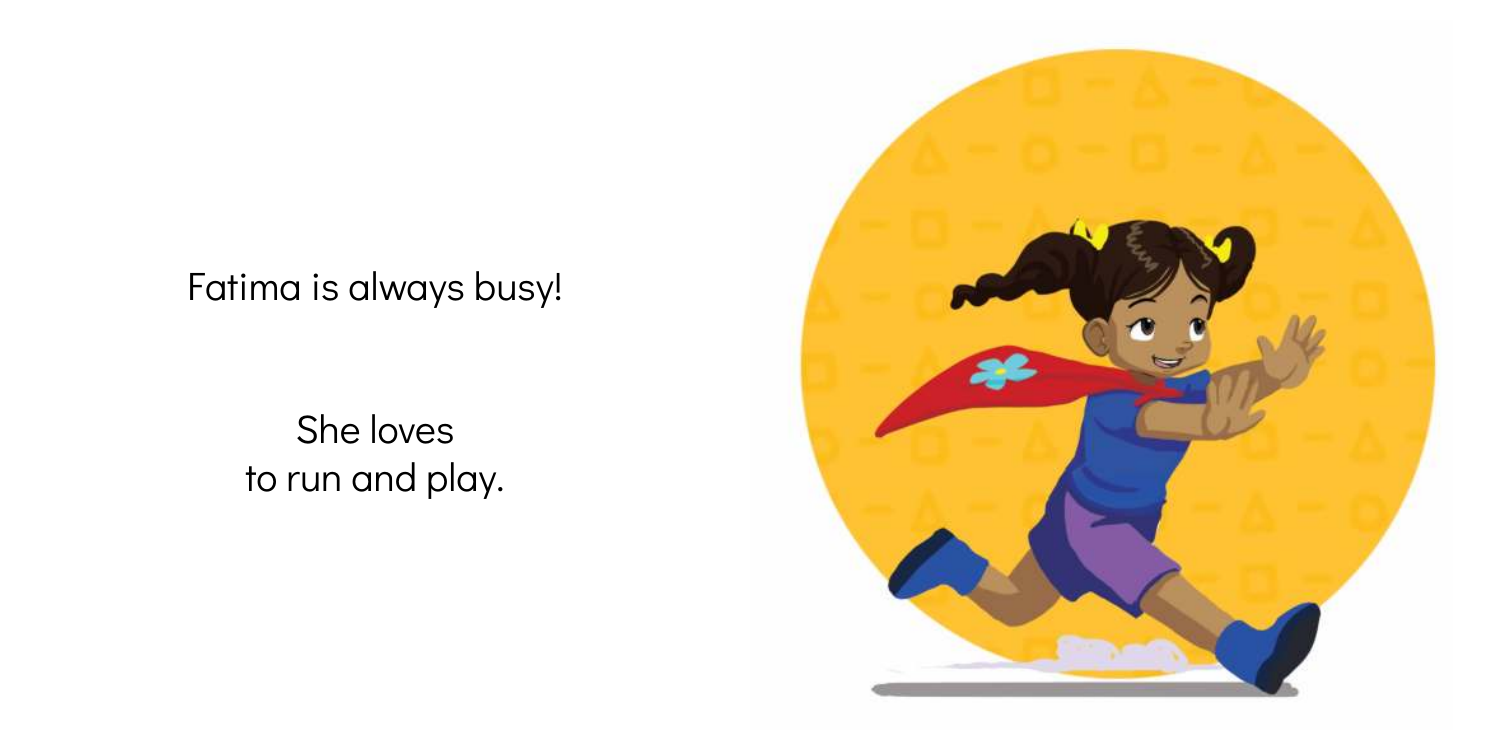Her favourite part of the day is when Grandpa arrives.

"How should we spend our day, Fatima?" asks Grandpa.

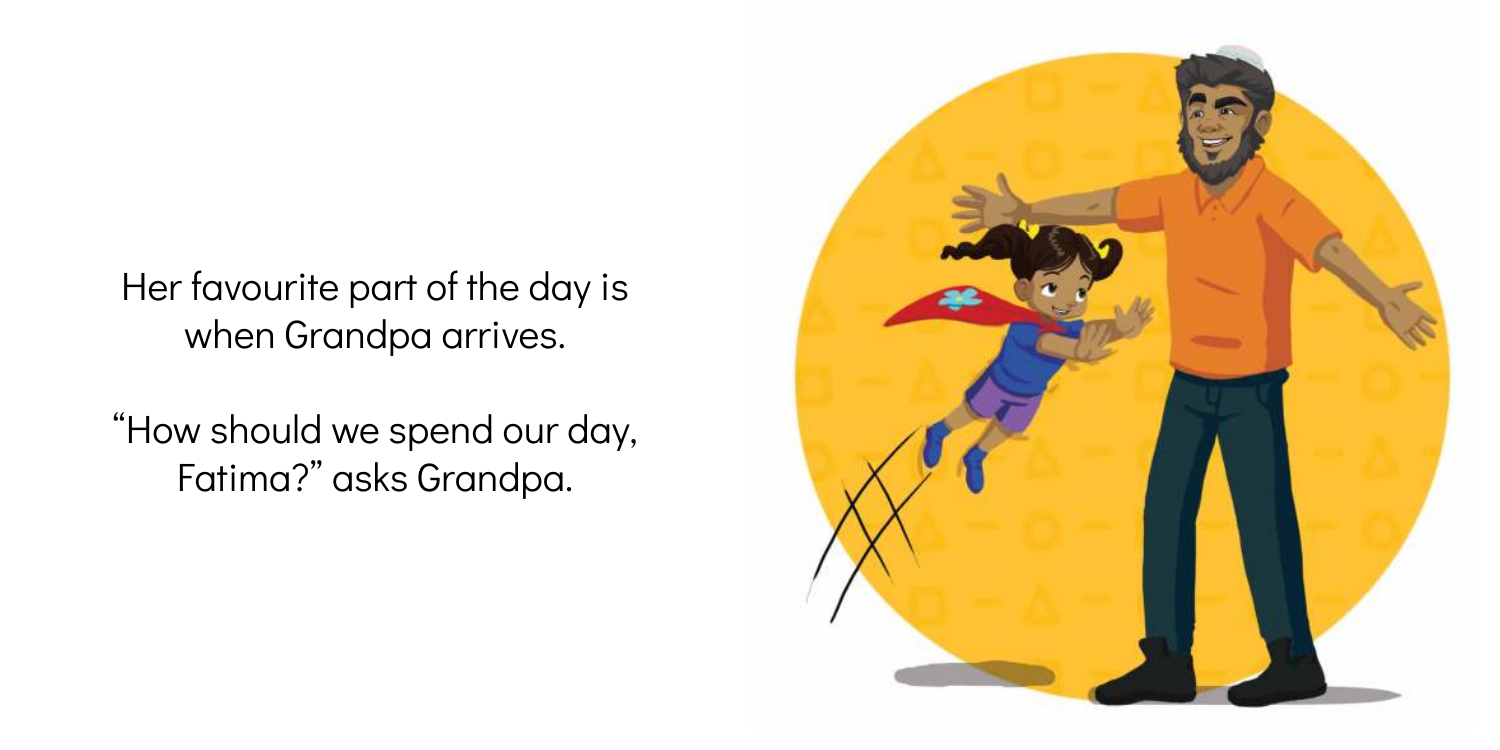"I know!" says Fatima. "Let's go to the park."

b.

Man-

"I can see the whole world from up here," Fatima shouts.

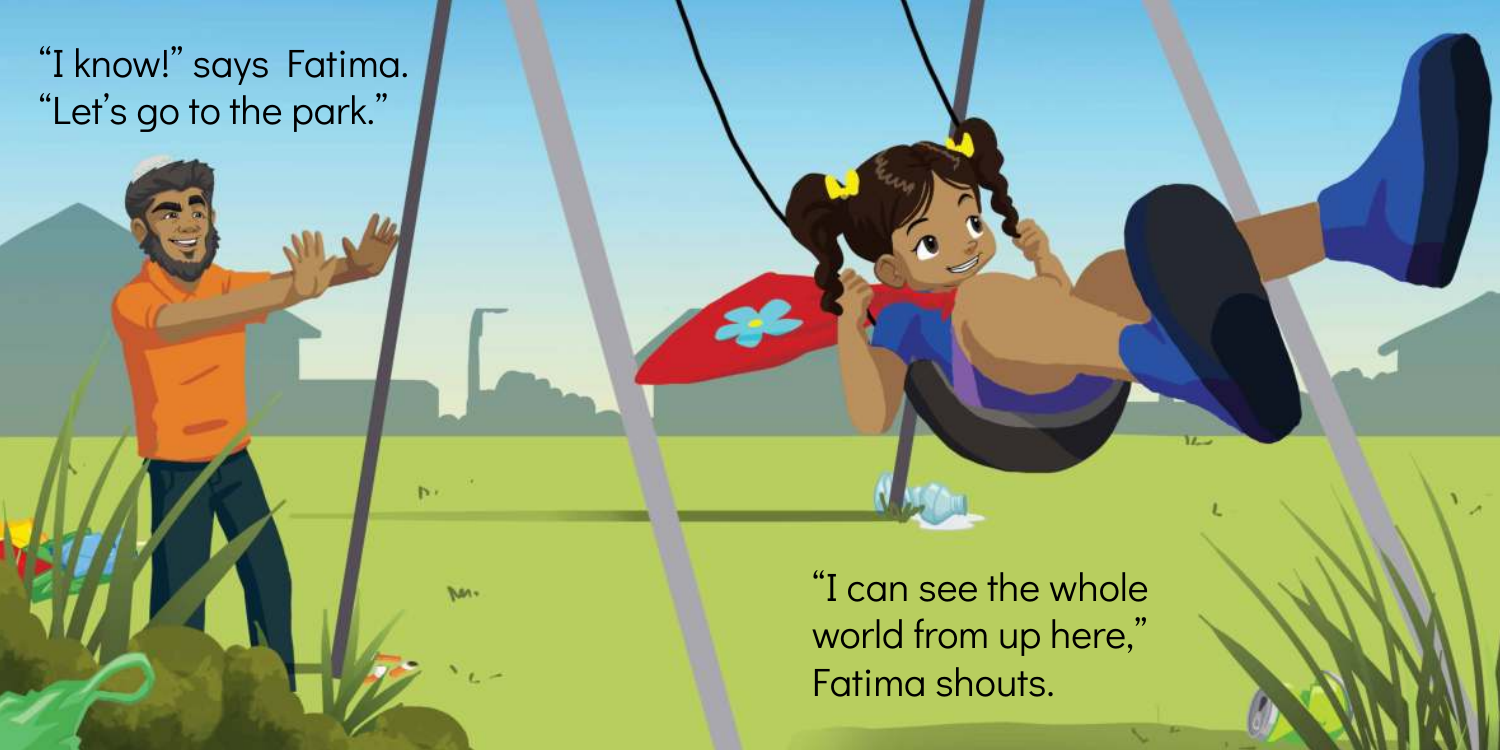

#### "I have an idea!"

"Let's play superheroes and pick up the litter," says Fatima.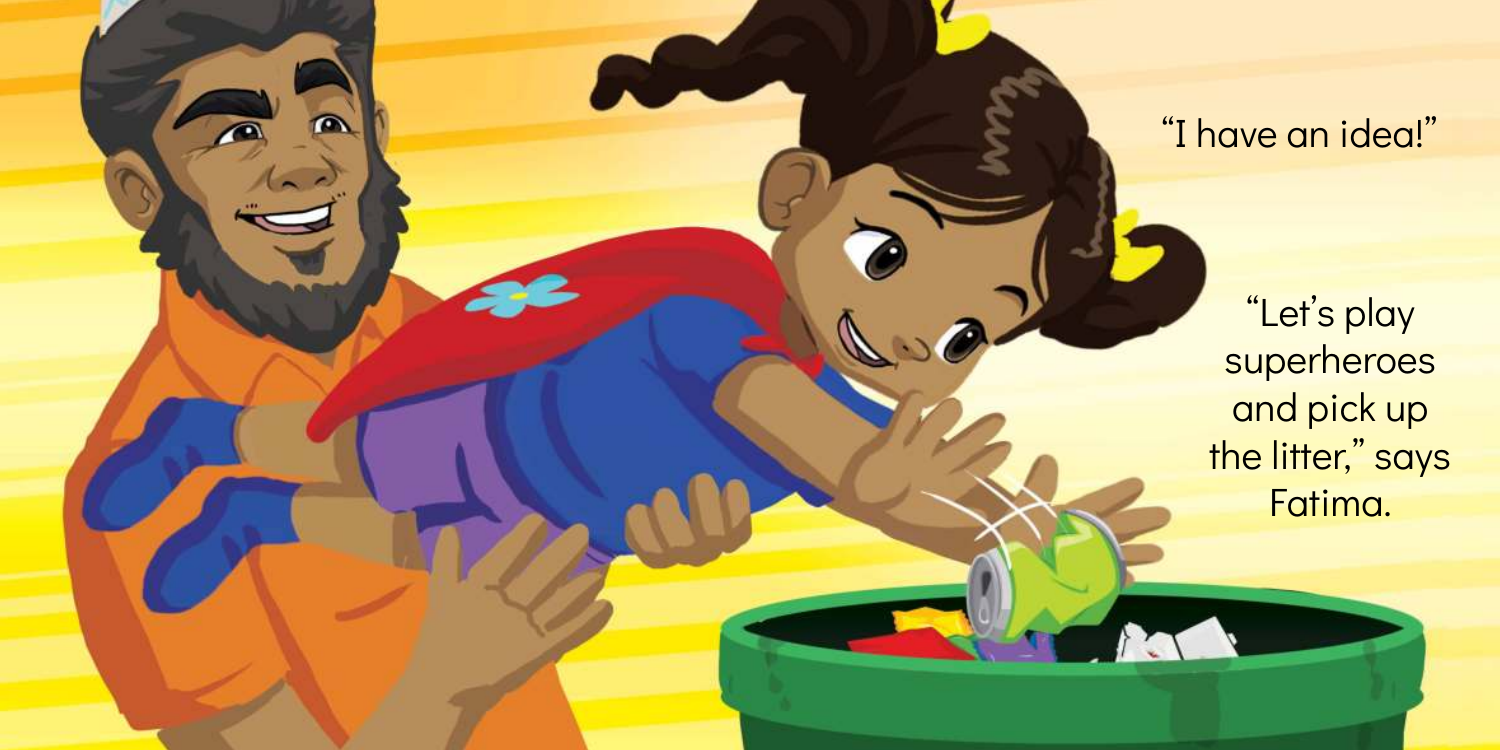#### "Great stuff! Now you can see all the flowers."

"What's next?" asks Grandpa.

![](_page_8_Picture_2.jpeg)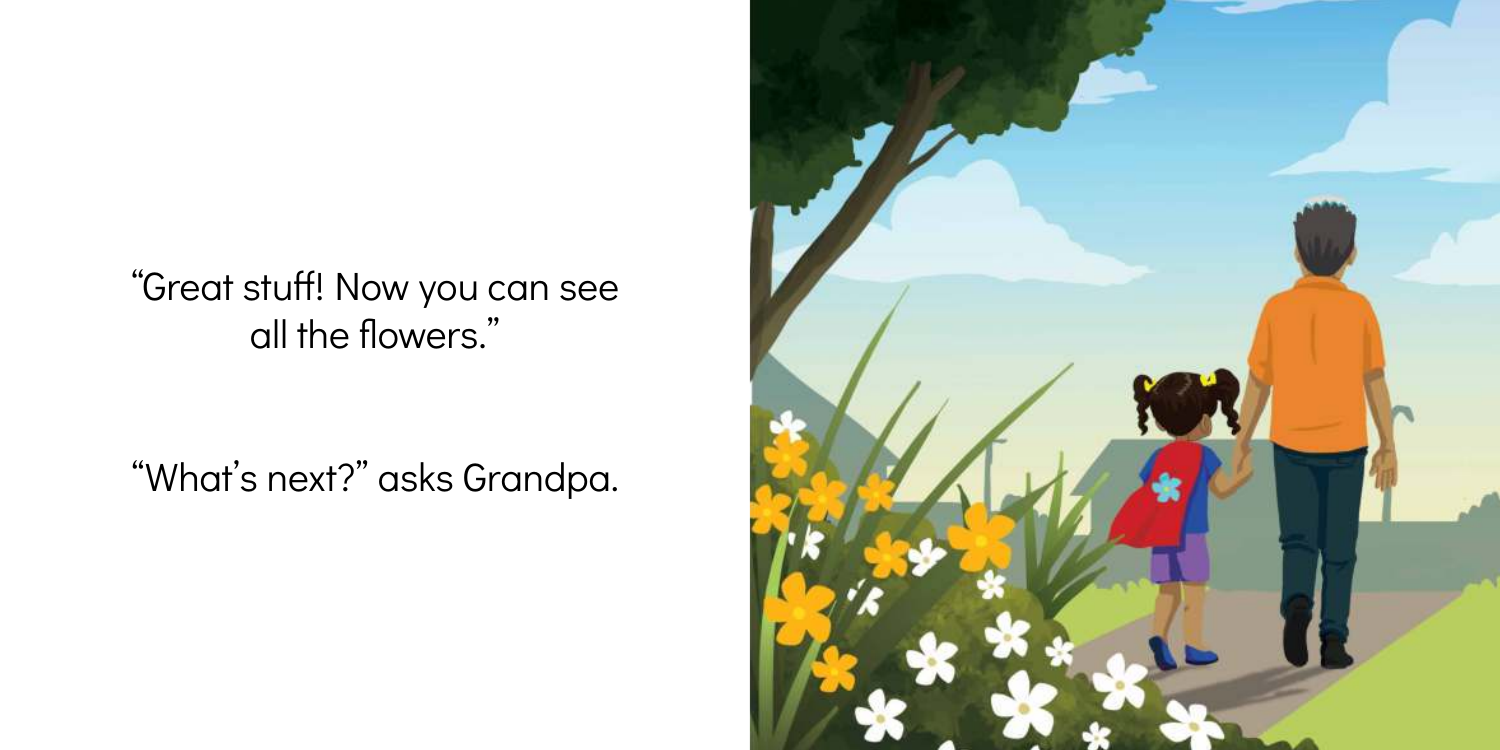# "Weeeeeee!"

"What a crazy cool kid you are!" says Grandpa. "What's next?"

![](_page_9_Picture_2.jpeg)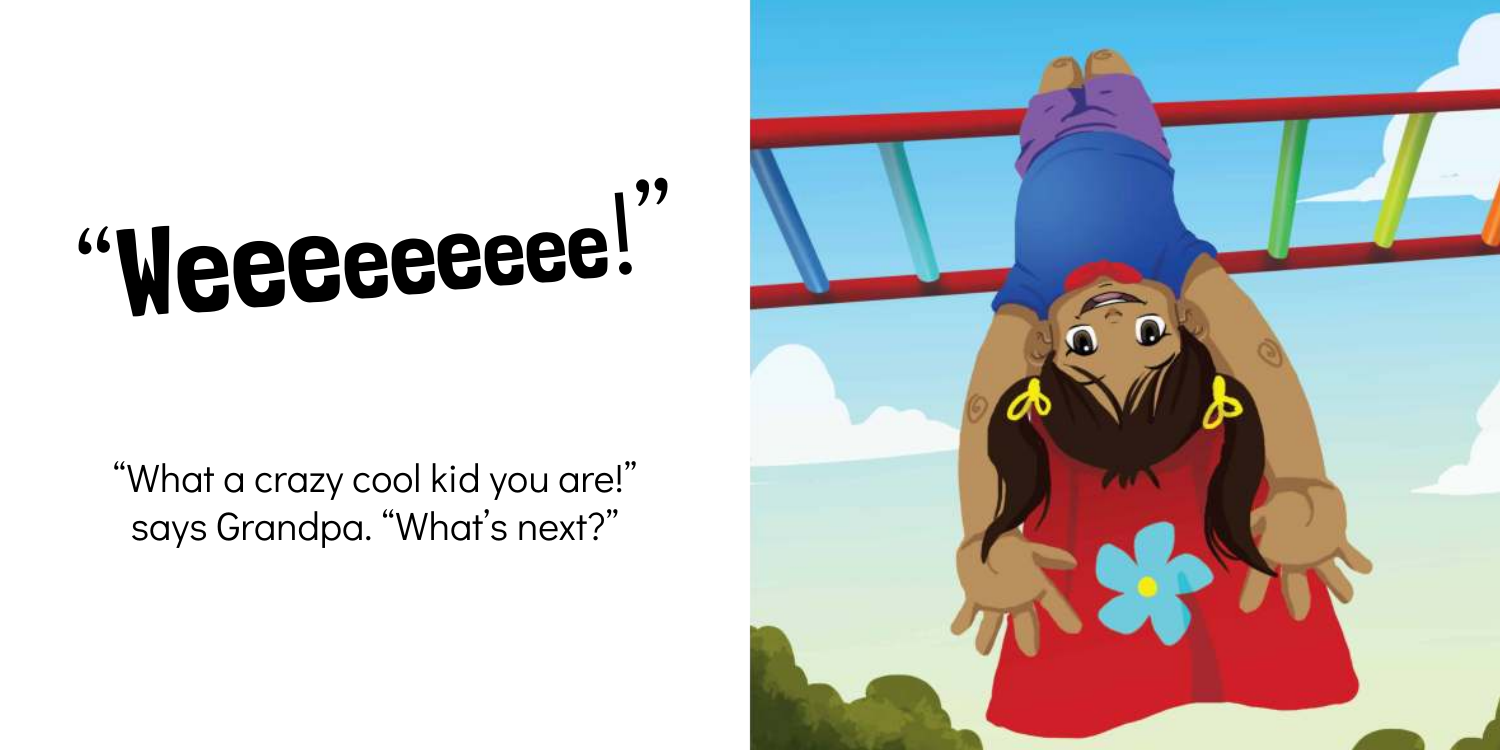![](_page_10_Picture_0.jpeg)

"How about something cold and delicious?" says Fatima.

![](_page_10_Picture_3.jpeg)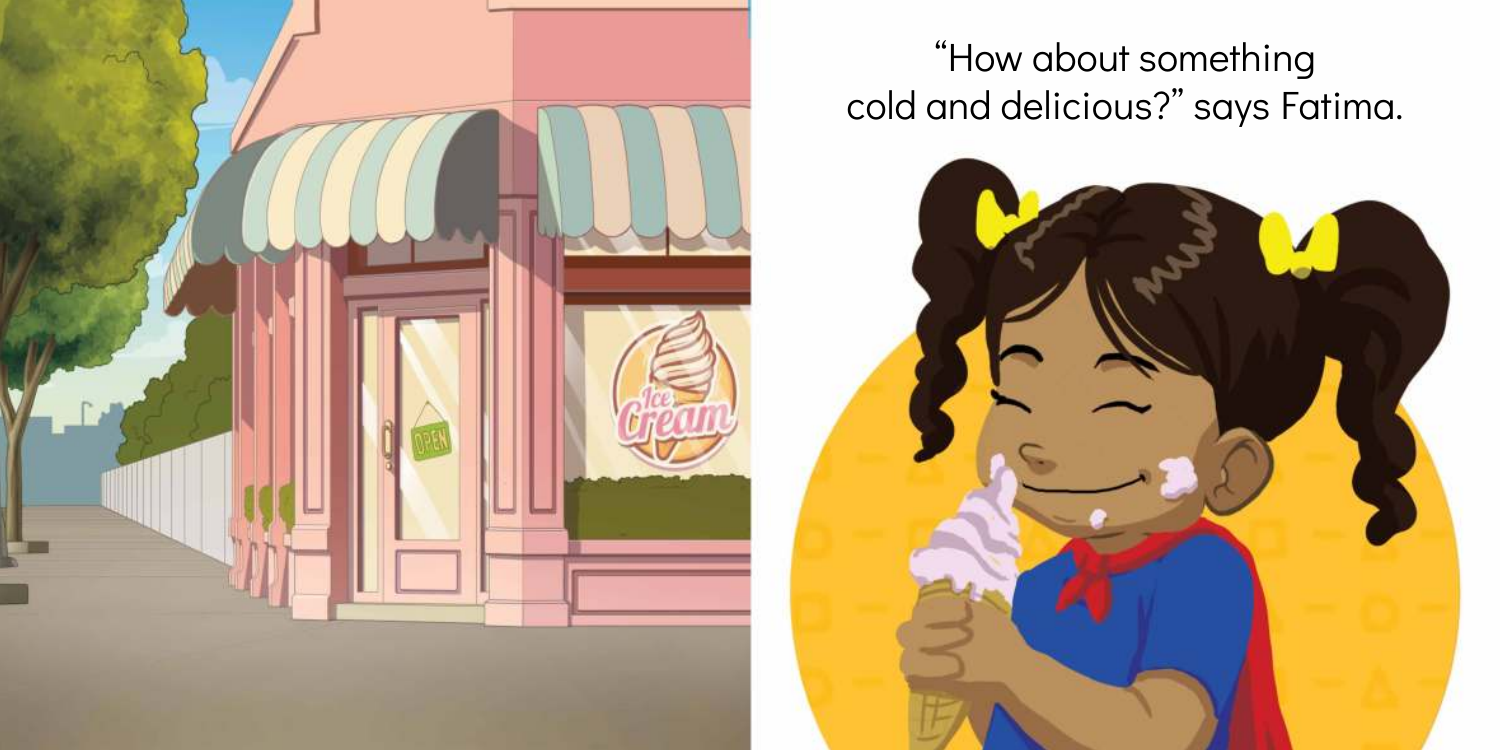"What's next, kiddo?" asks Grandpa.

> Fatima yawns. "Let's go home."

![](_page_11_Picture_2.jpeg)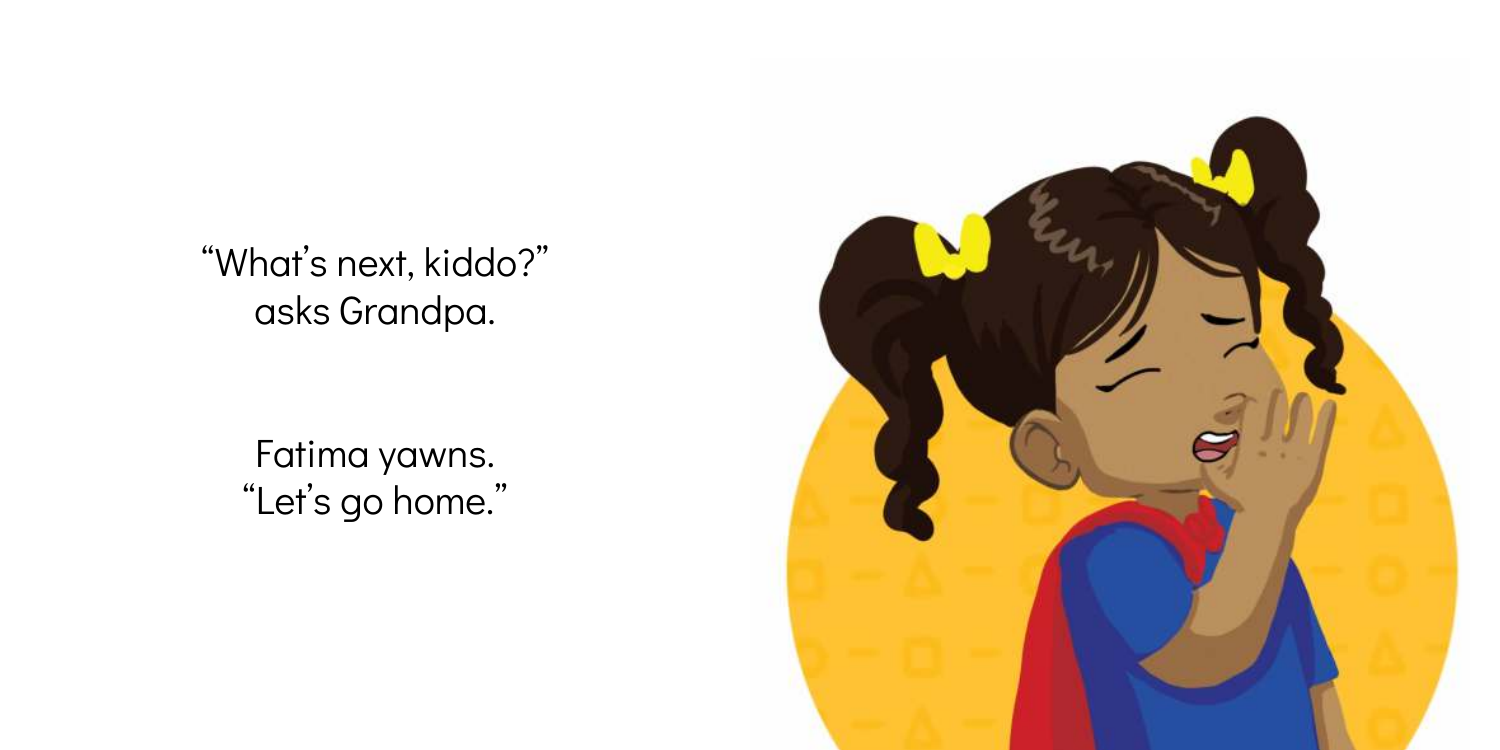![](_page_12_Picture_0.jpeg)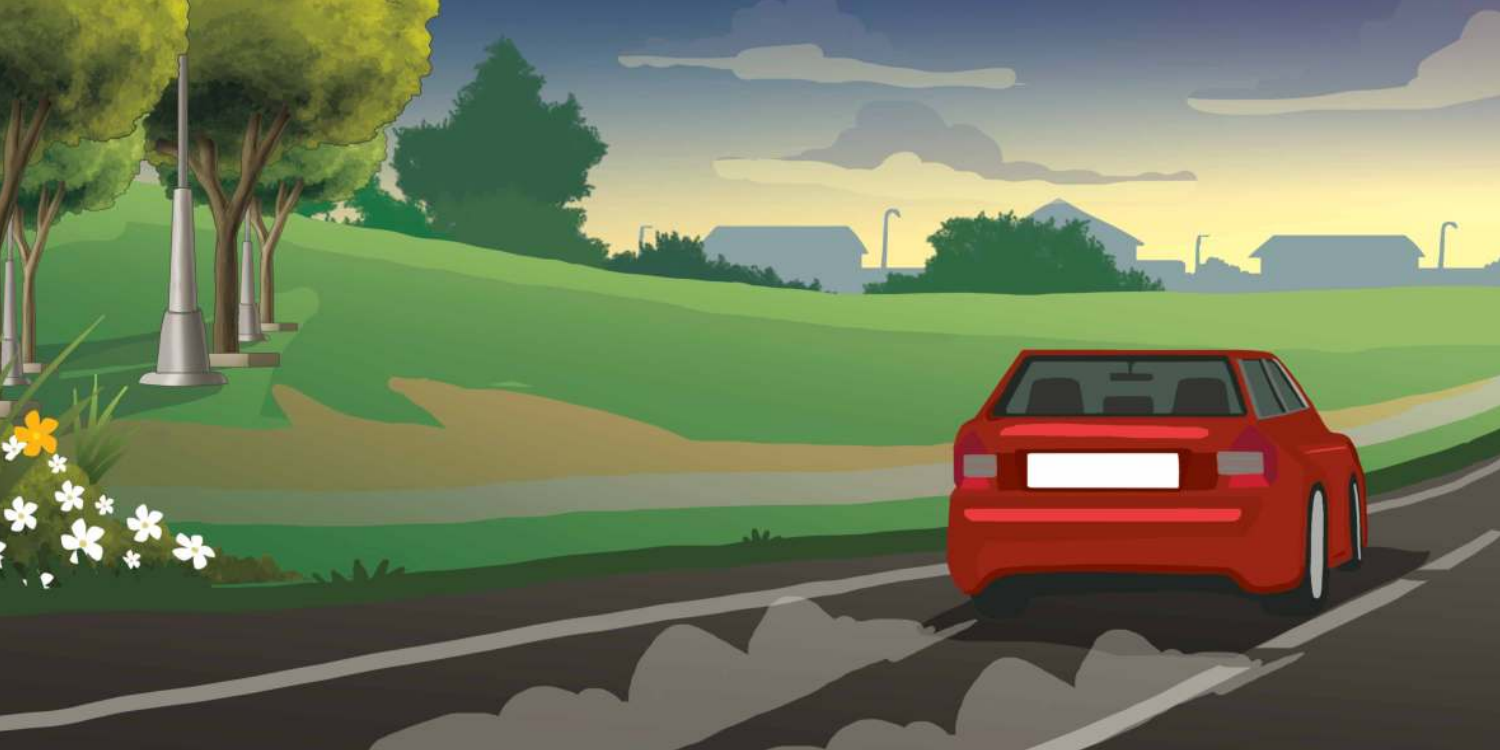"Hello, Fatima," says Mum.

"What did you and Grandpa do today?"

> "Not much!" they both say.

![](_page_13_Picture_3.jpeg)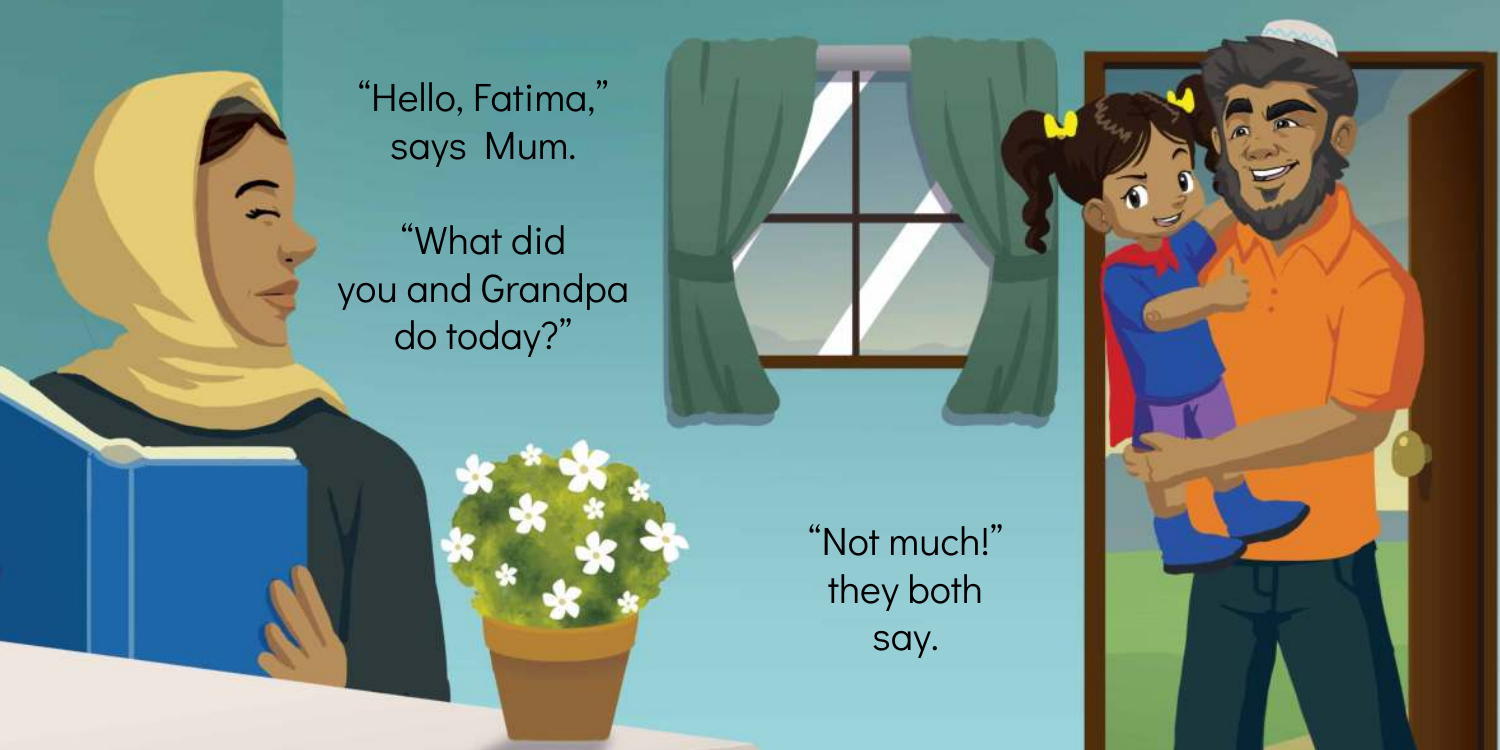### "What should we do tomorrow?" asks Fatima.

![](_page_14_Picture_1.jpeg)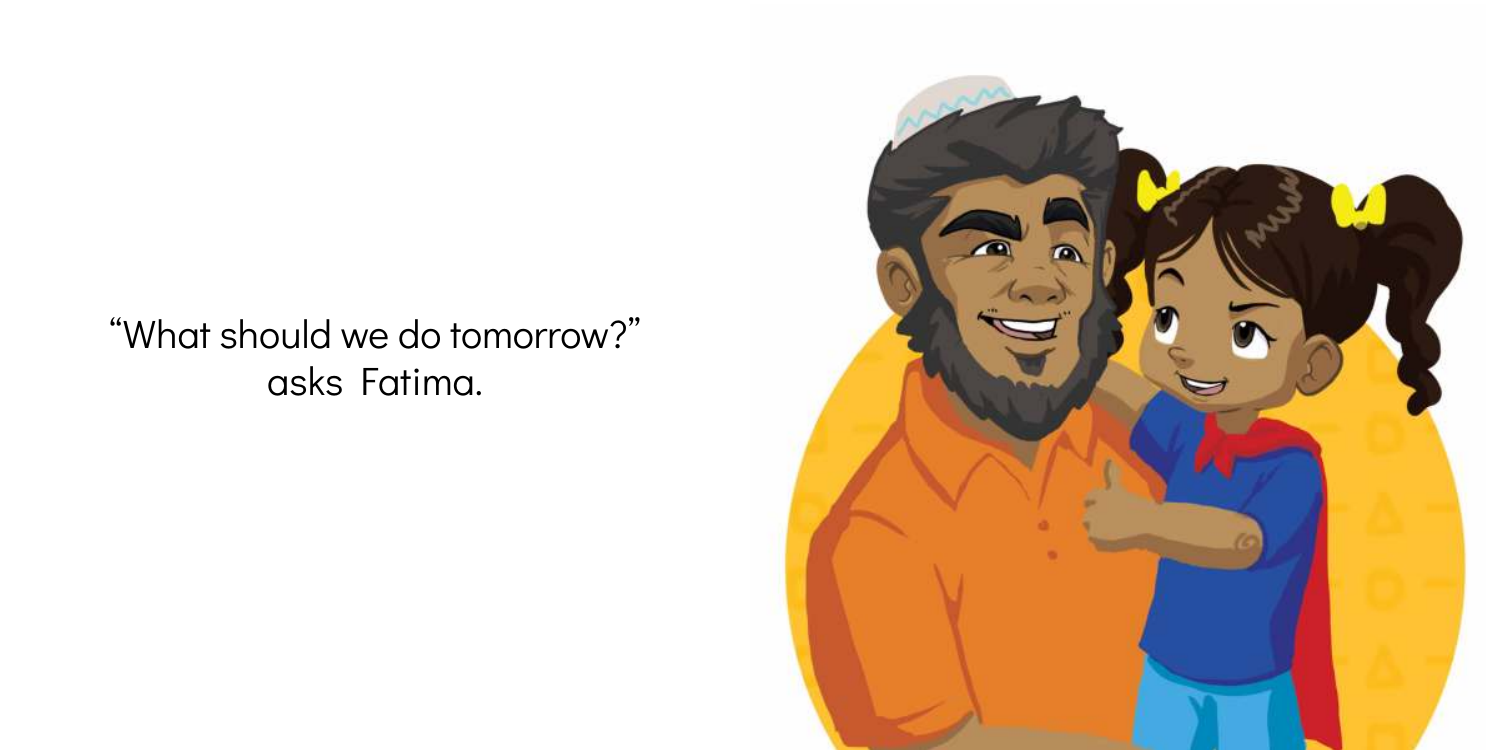Fatima hurries to bed. She is excited for her next adventure with her best friend, Grandpa.

![](_page_15_Picture_1.jpeg)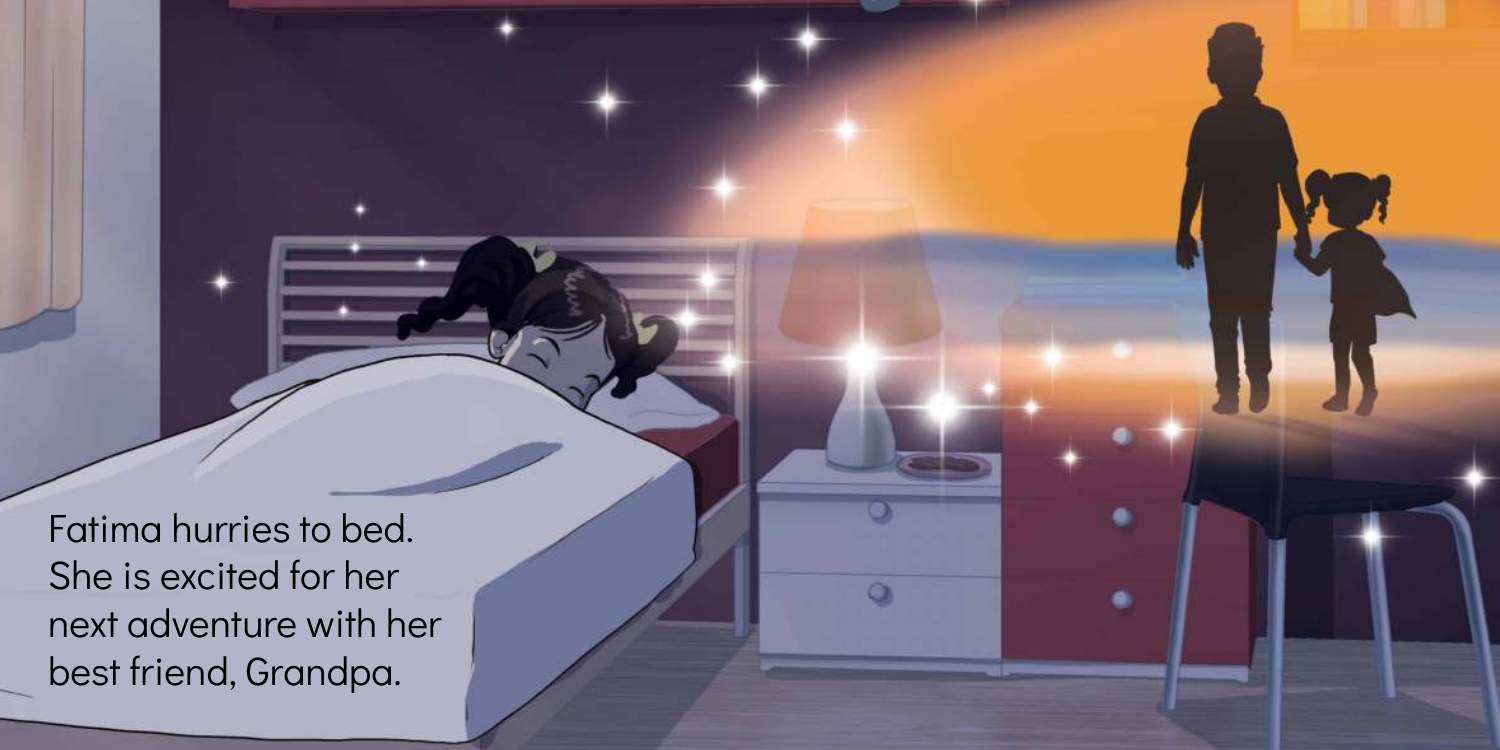![](_page_16_Picture_1.jpeg)